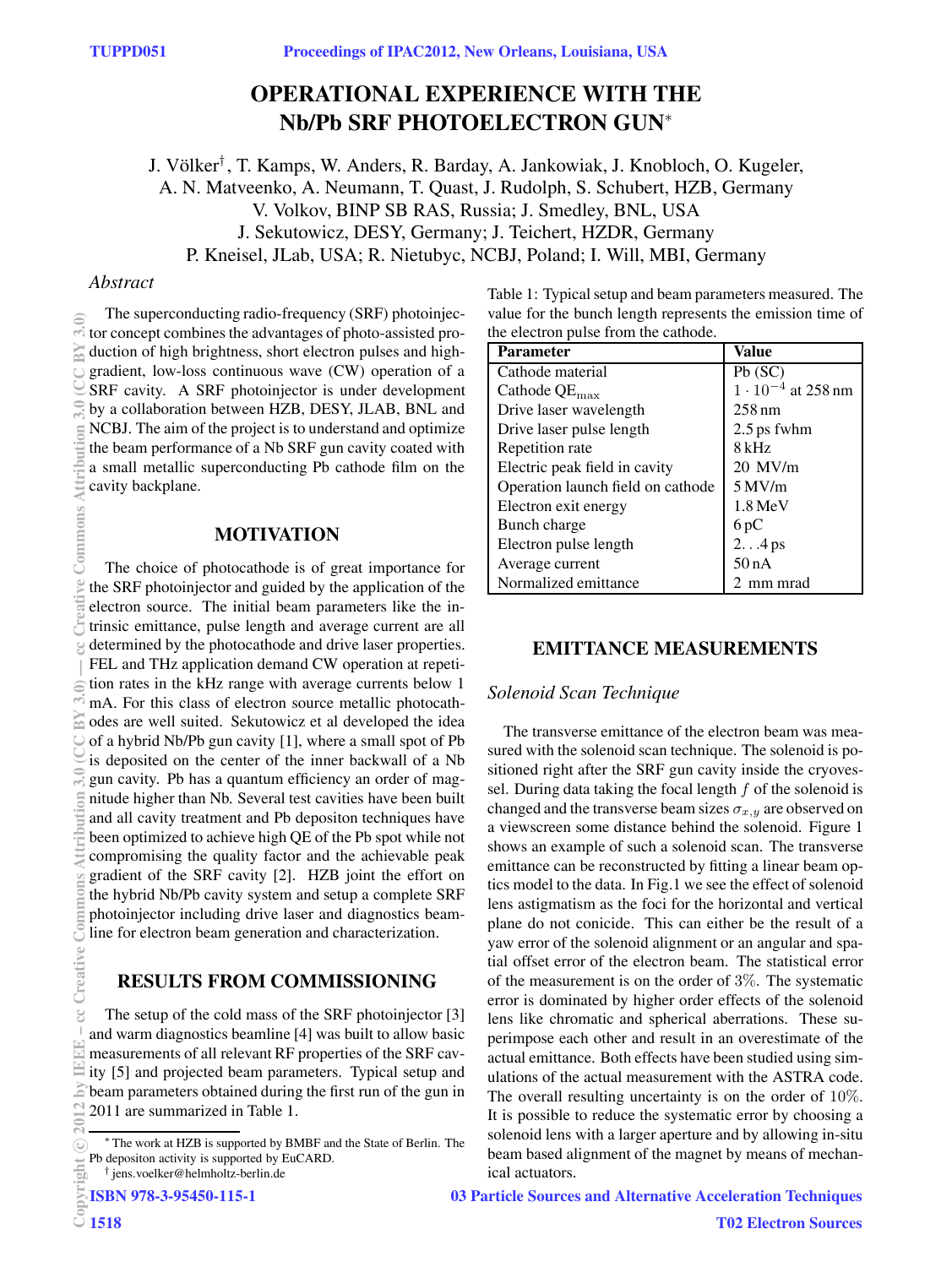

Figure 1: Example of a solenoid scan with a squared regression ( $L_{\text{eff}}$  as the effective magnetic length of the solenoid).

#### *Emittance Contributions*

The transverse emittance measured with the solenoid scan has contributions from the thermal (intrinsic) emittance of the emission process  $\varepsilon_{\text{th}}$ , the influence of the RF field of the gun cavity  $\varepsilon_{\text{rf}}$ , the higher order effects due to aberrations and astigmatism of the solenoid  $\epsilon_{sol}$ , interparticle repulsion due to space charge  $\varepsilon_{\rm sc}$ , and cathode surface roughness  $\varepsilon_{\text{cat}}$ . Under the assumptions that all contributions are not correlated the emittance measured can be expressed as the sum of squares of all individual contributions like

$$
\varepsilon_{\text{meas}}^2 = \varepsilon_{\text{th}}^2 + \varepsilon_{\text{rf}}^2 + \varepsilon_{\text{sol}}^2 + \varepsilon_{\text{sc}}^2 + \varepsilon_{\text{cat}}^2 \tag{1}
$$

We include the cathode roughness because we found by microscopic measurements that the emission surface of the Pb film is not smooth but is covered with protrusions and droplets resulting in micrometer-sized features [6].

In order to investigate the magnitude of all contributions the scaling of the transverse emittance as function of bunch charge, launch phase and laser spot size on the cathode was investigated experimentally. The scaling of the emittance with the size of the emission area was studied by adjusting a transverse beam shaping aperture in the laser beam path between drive laser and photocathode. The beam shaping aperture plane is imaged with a relay lens on the cathode plane. Figure 2 shows the transverse emittance for different laser spot sizes. In good approximation the emittance is linearly correlated to the laser spot size with a slope of  $\varepsilon_n/\sigma \approx 5$  mrad. The intrinsic emittance, the lower floor for the minimum achievable emittance, scales linearly with the laser spot size and is for Pb  $\varepsilon_{\text{th}}/\sigma = 0.8$  mrad [7].

The bunch charge can be manipulated by changing the intensity of the laser pulses hitting the cathode film. We found only a weak scaling of the emittance. Simulations support the assumption that with bunch charges below a couple of pC and spot sizes between 0.2 and 1 mm the contribution of  $\varepsilon_{\rm sc}$  to the overall emittance is on the order of 10% of the intrinsic emittance.

The influence of the RF field was studied by measuring the emittance for different launch fields in the gun cavity. For launch fields higher than 5 MV/m the transverse 03 Particle Sources and Alternative Acceleration Techniques



Figure 2: The measured normalized transverse emittances for different laser spot sizes on the cathode with a linear regression.

emittance does not change with increasing launch field. The bunch length is short compared to the RF cycle, being around 1 degL, the influence of the RF curvature is negligible.

In the following we want to investigate the effects due to higher order effects in the solenoid  $\varepsilon_{\text{sol}}$  and the topology of the emissive surface  $\varepsilon_{\rm cat}$ .

## *Higher Order Effects of the Solenoid*

The astigmatism is a lens error of the solenoid with the effect that the foci of the horizontal and vertical planes do not coincide. The signature is that there are no sharp focal point but the beam is distorted to an ellipses in front and behind the focus. The orientation of the ellipse is turned by 90 deg while going through the focus. There are two distinct forms of astigmatism. One is a third-order aberration and occurs when the beam passes the solenoid offaxis and under an angle. This can be the result of a misalignment of gun cavity and solenoid. The second form is when the solenoid lens is not rotationally symmetric due to manufacturing errors. We studied third-order aberrations with simulations. For these studies the solenoid field is rotated in the horizontal and displaced in the vertical plane. For each misalignment setup a complete solenoid scan was simulated. In some cases the beam steeres extremely in the transversal plane during a scan, which was not observed during the experiment. Therefore only those setups were used which produced low steering. It is possible to obtain emittance values which are five times higher, but only as if the solenoid is rotated by 10 deg and has an offsets of more than 15 mm. These large misalignments seem unrealistic with the present setup. We estimate values for offsets in the range of 3 mm, which consist of thermal expansion of the solenoid-bracket (up to 1 mm) and misalignments of the cavity (up to 2 mm). The cavity misalignment could produce rotation angles of 1 to 2 deg. Therefore the emittance increase due to astigmatism by misalignments of the solenoid are lower than 20% compared to the intrinsic emittance.